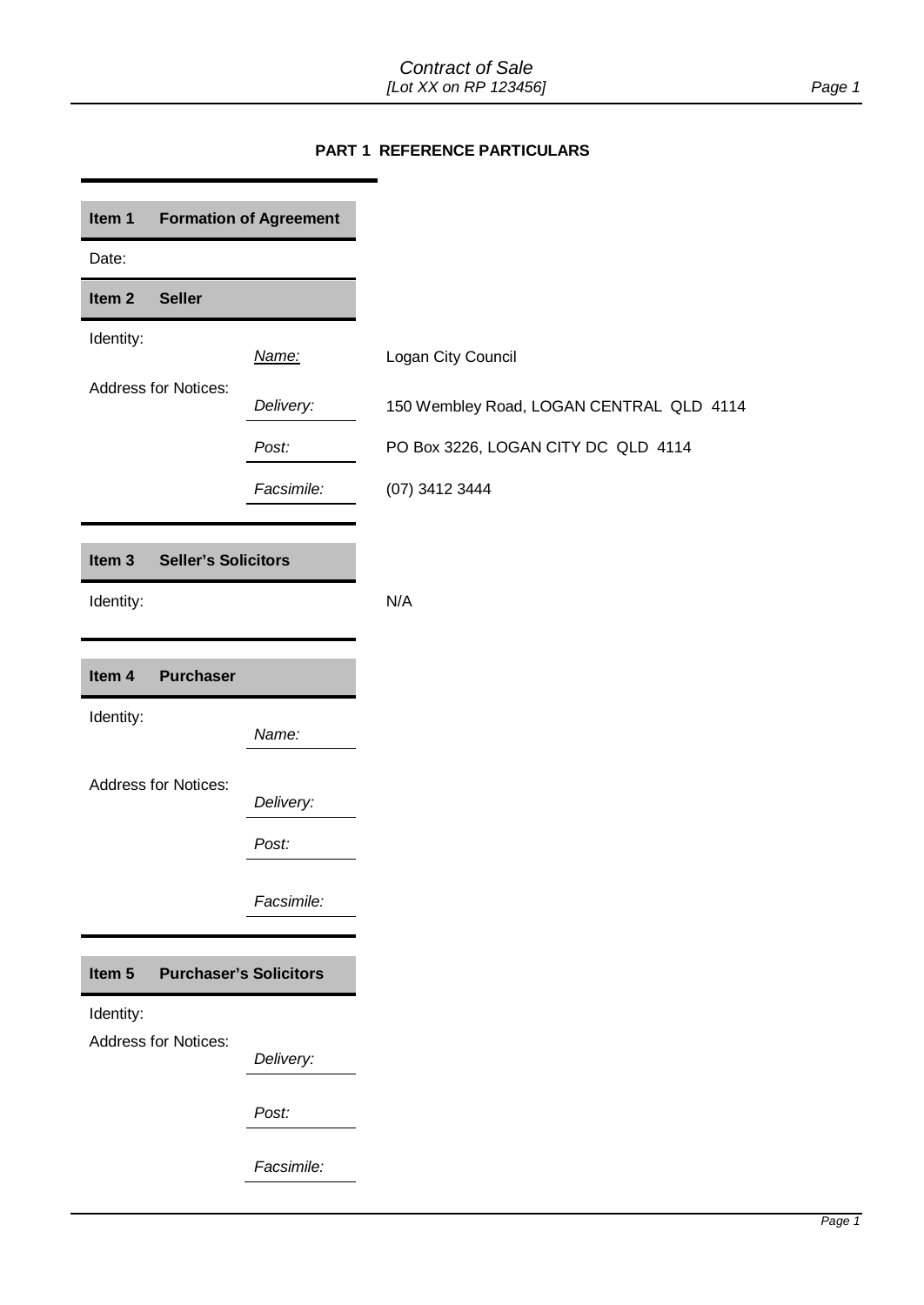#### <span id="page-1-0"></span>Item 6 **Stakeholder**

Address for Notices:

*Post:* Refer to Item 2. *Delivery:* Refer to Item 2.

Identity: **Logan City Council.** 

*Facsimile:* Refer to Item 2.

## <span id="page-1-4"></span> **Item 7 Land**

Real Property Description:

# Address: 21 XXXX street, LOGAN QLD 4114

| Title ref | County  | <b>Parish</b> | <b>Description</b> |
|-----------|---------|---------------|--------------------|
| 12345678  | Stanley | Mackenzie     | Lot XX RP 123456   |
|           |         |               |                    |

| Nature of Title: |  |
|------------------|--|
| Encumbrances:    |  |

Local Government:

Freehold Nil Logan City Council

#### <span id="page-1-1"></span>Item 8 **Purchase Price**

| Full Price:                    |  |
|--------------------------------|--|
| Deposit (10%):                 |  |
| <b>Balance Purchase Price:</b> |  |

#### <span id="page-1-3"></span>Item 9 **Default Interest**

Rate: The rate charged by the Commonwealth Bank of Australia, at the relevant time, upon business overdrafts exceeding \$100,000.00.

<span id="page-1-2"></span> **Item 10 Completion** 

Date:

Venue: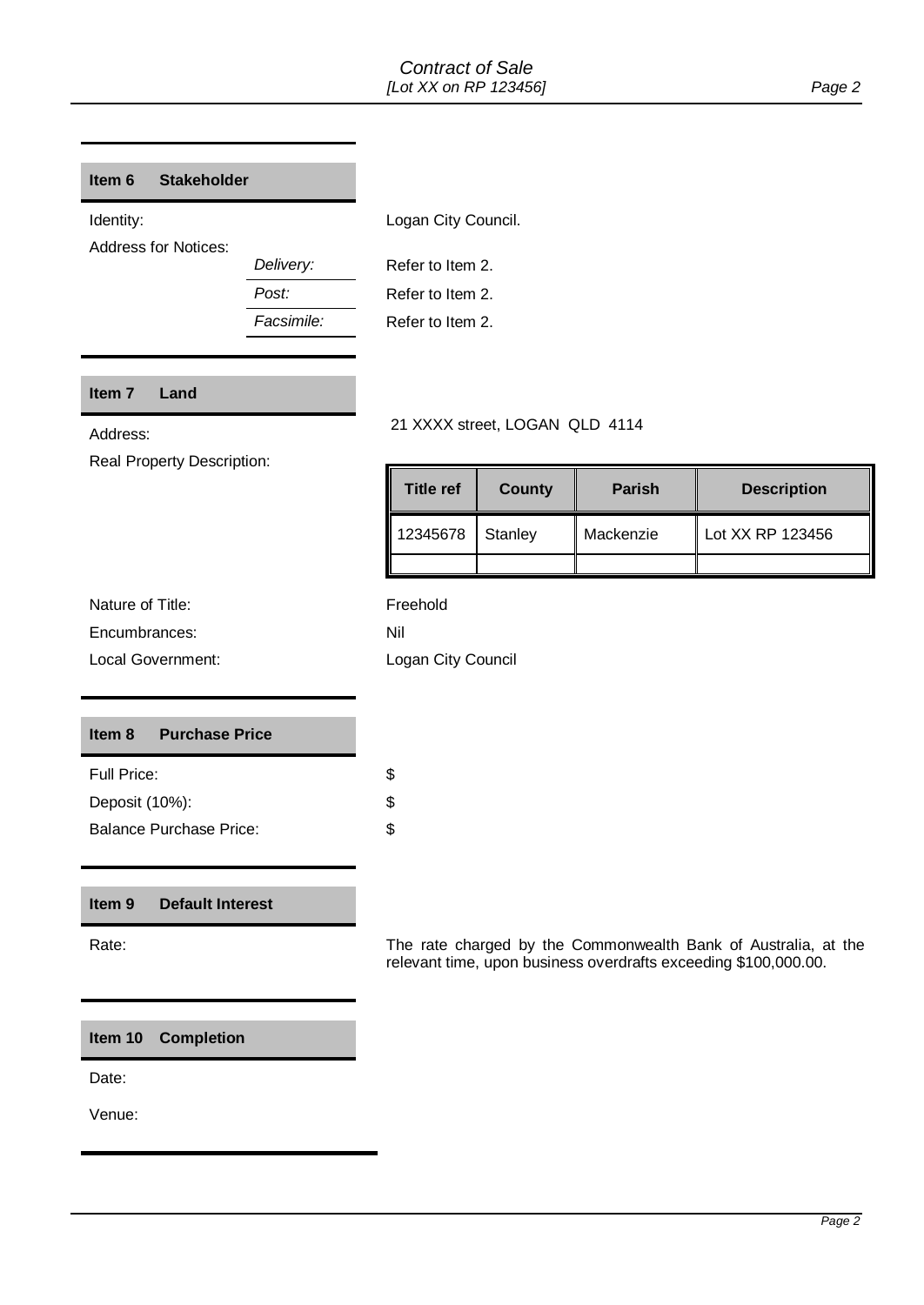## **PART 2: INTERPRETATION**

## <span id="page-2-0"></span>**2.1 General**

Unless:

- (1) the context otherwise requires; or
- (2) a contrary intention appears,

this Agreement is to be interpreted by reference to the definitions and subsequent provisions of **[Part 2](#page-2-0)**.

#### **2.2 Definitions**

Each of the following expressions bears the meaning shown opposite:

| act                      | Includes:                                                                                                                                                                   |
|--------------------------|-----------------------------------------------------------------------------------------------------------------------------------------------------------------------------|
|                          | (1)<br>an omission; and                                                                                                                                                     |
|                          | a refusal to act.<br>(2)                                                                                                                                                    |
| Act                      | (1)<br>An Act of the Commonwealth Parliament or the Queensland<br>Parliament.                                                                                               |
|                          | (2)<br>Subordinate legislation under any such Act.                                                                                                                          |
|                          | (3)<br>The direction or requirement of a competent authority or person<br>under any such Act or subordinate legislation.                                                    |
|                          | (4)<br>A licence, authorization, consent, approval or exemption<br>granted under any such Act or subordinate legislation.                                                   |
|                          | (5)<br>A planning instrument and a local law.                                                                                                                               |
| <b>Act of Insolvency</b> | (1)<br>Suffering the appointment of a receiver or a receiver and<br>manager, which appointment is not terminated, postponed or<br>enjoined within 14 days after it is made. |
|                          | (2)<br>Entering voluntary administration.                                                                                                                                   |
|                          | (3)<br>Failing to satisfy a bankruptcy notice or a statutory demand<br>under section 459E of the Corporations Act.                                                          |
|                          | (4)<br>Suffering the presentation of a bankruptcy petition.                                                                                                                 |
|                          | (5)<br>Suffering the presentation of a winding-up application or the<br>appointment of a provisional liquidator.                                                            |
|                          | Signing an authority under section 188 of the Bankruptcy Act.<br>(6)                                                                                                        |
|                          | (7)<br>Entering a composition or scheme of arrangement for the<br>benefit of creditors.                                                                                     |
|                          | Where all available appeal rights have been exhausted or<br>(8)<br>waived, failing:                                                                                         |
|                          | to pay the relevant debt (if the debt exceeds \$5,000.00);<br>(a)<br>or                                                                                                     |
|                          | to satisfy the relevant order,<br>(b)                                                                                                                                       |
|                          | within 14 days after suffering execution against one's assets.                                                                                                              |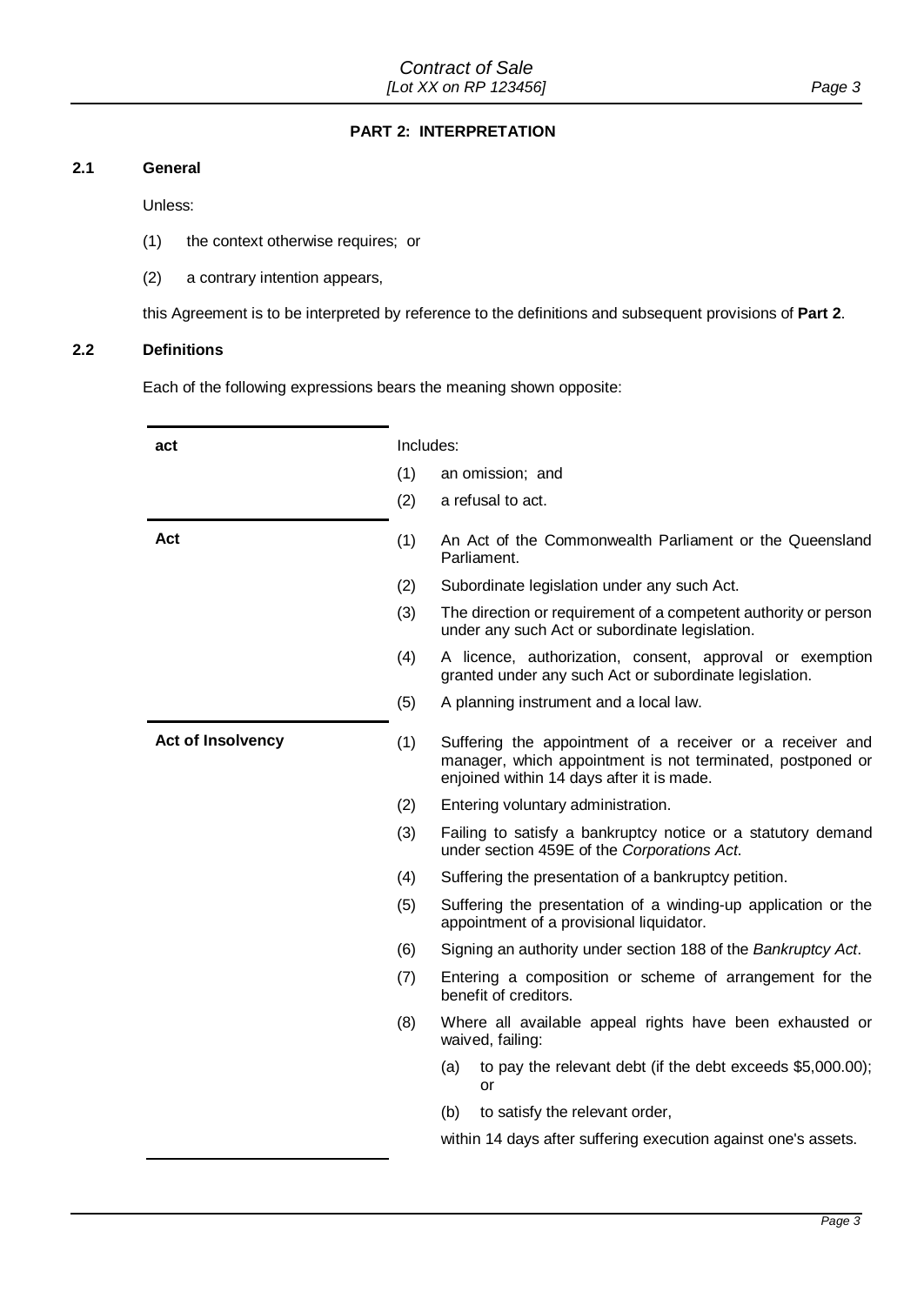#### <span id="page-3-2"></span><span id="page-3-1"></span><span id="page-3-0"></span> $\ddot{\phantom{a}}$ *Contract of Sale [Lot XX on RP 123456] Page 4*

|                                | (9)<br>Failing to secure the return of one's assets within 14 days after<br>their lawful seizure by a creditor or an encumbrancee.                                                                                                      |
|--------------------------------|-----------------------------------------------------------------------------------------------------------------------------------------------------------------------------------------------------------------------------------------|
| <b>Address for Notices</b>     | With respect to each Participant:                                                                                                                                                                                                       |
|                                | (1)<br>its address or facsimile number shown at whichever is relevant<br>of Item 2 to Item 6;                                                                                                                                           |
|                                | such other address or facsimile number as it has notified in<br>(2)<br>writing to the Participant giving it a notice as its address or<br>facsimile number for notices under this Agreement; or                                         |
|                                | (3)<br>if it is not at the address or facsimile number the subject of<br>paragraph (1) or paragraph (2) of this definition, its last principal<br>place of business or facsimile number known to the Participant<br>giving it a notice. |
| <b>Administering Authority</b> | The authority responsible for enforcing relevant provisions of an Act.                                                                                                                                                                  |
| <b>Agreement</b>               | This document and the agreement it evidences.                                                                                                                                                                                           |
| <b>Attestation</b>             | An attestation upon this Agreement by a Party and the Stakeholder.                                                                                                                                                                      |
| <b>Balance Purchase Price</b>  | The sum specified as such at Item 8 (being the difference between<br>the Purchase Price and the Deposit).                                                                                                                               |
| <b>Bankruptcy Act</b>          | Bankruptcy Act 1966 (Cwlth).                                                                                                                                                                                                            |
| <b>Business Day</b>            | A day, other than a Saturday, Sunday or public holiday, upon which<br>banks are open for business in the locality:                                                                                                                      |
|                                | (1)<br>to which a notice under this Agreement is to be sent; or                                                                                                                                                                         |
|                                | (2)<br>at which an event for which this Agreement provides is to occur.                                                                                                                                                                 |
|                                | [Example of an event the subject of paragraph (2): Completion].                                                                                                                                                                         |
| <b>Clause</b>                  | A clause, sub-clause or paragraph of this Agreement.                                                                                                                                                                                    |
| <b>Completion</b>              | Completion of the Sale pursuant to Part 5.                                                                                                                                                                                              |
| <b>Completion Date</b>         | The date specified at Item 10.                                                                                                                                                                                                          |
| <b>Completion Venue</b>        | The place specified at Item 10.                                                                                                                                                                                                         |
| <b>Corporations Act</b>        | Corporations Act 2001 (Cwlth).                                                                                                                                                                                                          |
| <b>Default Rate</b>            | (1)<br>The interest rate specified at Item 9; or                                                                                                                                                                                        |
|                                | if no rate is specified at Item 9, the interest rate the Seller's<br>(2)<br>banker charges at the relevant time on customer overdraft<br>accommodation exceeding \$100,000.00.                                                          |
| <b>Deposit</b>                 | The sum specified as such at Item 8.                                                                                                                                                                                                    |
| <b>Encumbrance</b>             | Has the meaning ascribed to it in the Local Government Act 2009. As<br>defined by that Act, the term "includes any of the following that affects<br>land-                                                                               |
|                                | (1)<br>a mortgage, lien or charge;                                                                                                                                                                                                      |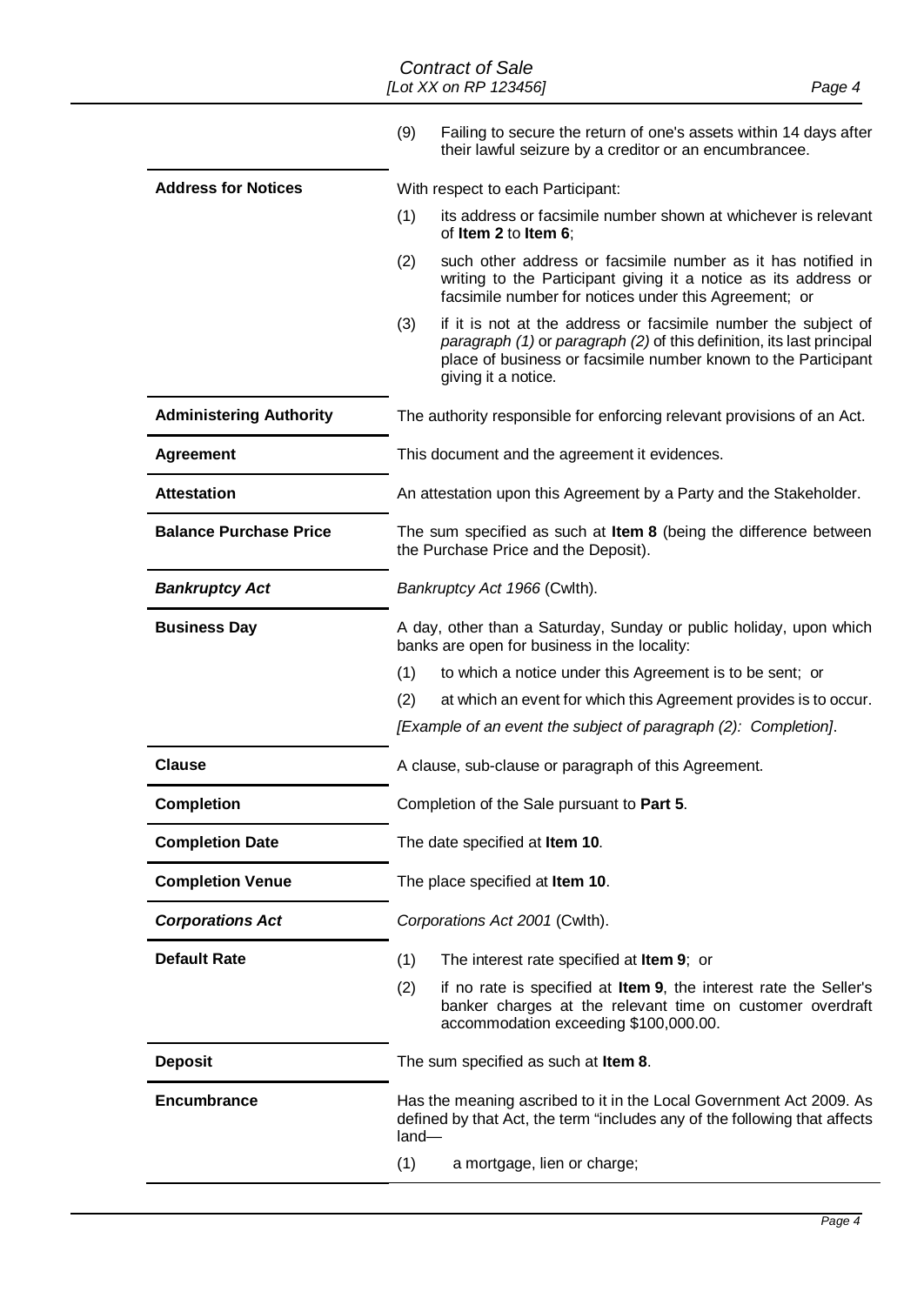|                         | (2)<br>a caveat;                                                                                                                                                                                                             |
|-------------------------|------------------------------------------------------------------------------------------------------------------------------------------------------------------------------------------------------------------------------|
|                         | (3)<br>an agreement;                                                                                                                                                                                                         |
|                         | (4)<br>a judgment, writ or process;                                                                                                                                                                                          |
|                         | (5)<br>an interest adverse to the interest of the land's owner;                                                                                                                                                              |
|                         | but does not include an easement."                                                                                                                                                                                           |
|                         | For avoidance of doubt, the term does not include body corporate<br>levies and charges levied pursuant to the Body Corporate Community<br>Management Act 1997.                                                               |
| <b>Formation Date</b>   | (1)<br>The date upon which this Agreement is formed.                                                                                                                                                                         |
|                         | (2)<br>That date is, in the absence of evidence establishing a different<br>date, the date at Item 1.                                                                                                                        |
| include                 | Comprise or encompass, without being limited to what is stated to be<br>included.                                                                                                                                            |
|                         | [Example: "act" is defined as including an omission and a refusal to<br>act. However, the expression is not confined to an omission and a<br>refusal to do something; it also encompasses (obviously) a positive<br>action]. |
| Item                    | A numbered item of information in <b>Part 1.</b>                                                                                                                                                                             |
| Land                    | The land described at <b>Item 7</b> .                                                                                                                                                                                        |
| <b>Land Title Act</b>   | Land Title Act 1994 (Qld).                                                                                                                                                                                                   |
| <b>Local Government</b> | The local government of the territorial unit in which the Land is<br>situated, specified at Item 7.                                                                                                                          |
| <b>Officer</b>          | (1)<br>A director, alternate director, secretary, assistant secretary,<br>executive officer, attorney, managing agent, or solicitor of or for<br>a Party.                                                                    |
|                         | The expression includes, with reference to the Seller, the<br>(2)<br>manager of the Complex together with the manager's<br>employees, contractors and agents.                                                                |
| Part                    | A numbered part or division of this Agreement, other than an Appendix<br>or an Attestations page, containing:                                                                                                                |
|                         | (1)<br>reference particulars; or                                                                                                                                                                                             |
|                         | 1 or more Clauses.<br>(2)                                                                                                                                                                                                    |
| <b>Participants</b>     | The Seller and the Seller's Solicitors.<br>(1)                                                                                                                                                                               |
|                         | The Purchaser and the Purchaser's Solicitors.<br>(2)                                                                                                                                                                         |
|                         | (3)<br>The Stakeholder.                                                                                                                                                                                                      |
| <b>Parties</b>          | The Seller and the Purchaser.                                                                                                                                                                                                |
| <b>Property Law Act</b> | Property Law Act 1974 (Qld).                                                                                                                                                                                                 |
| <b>Purchase Price</b>   | The sum specified at Item 8 as the "Full Price".                                                                                                                                                                             |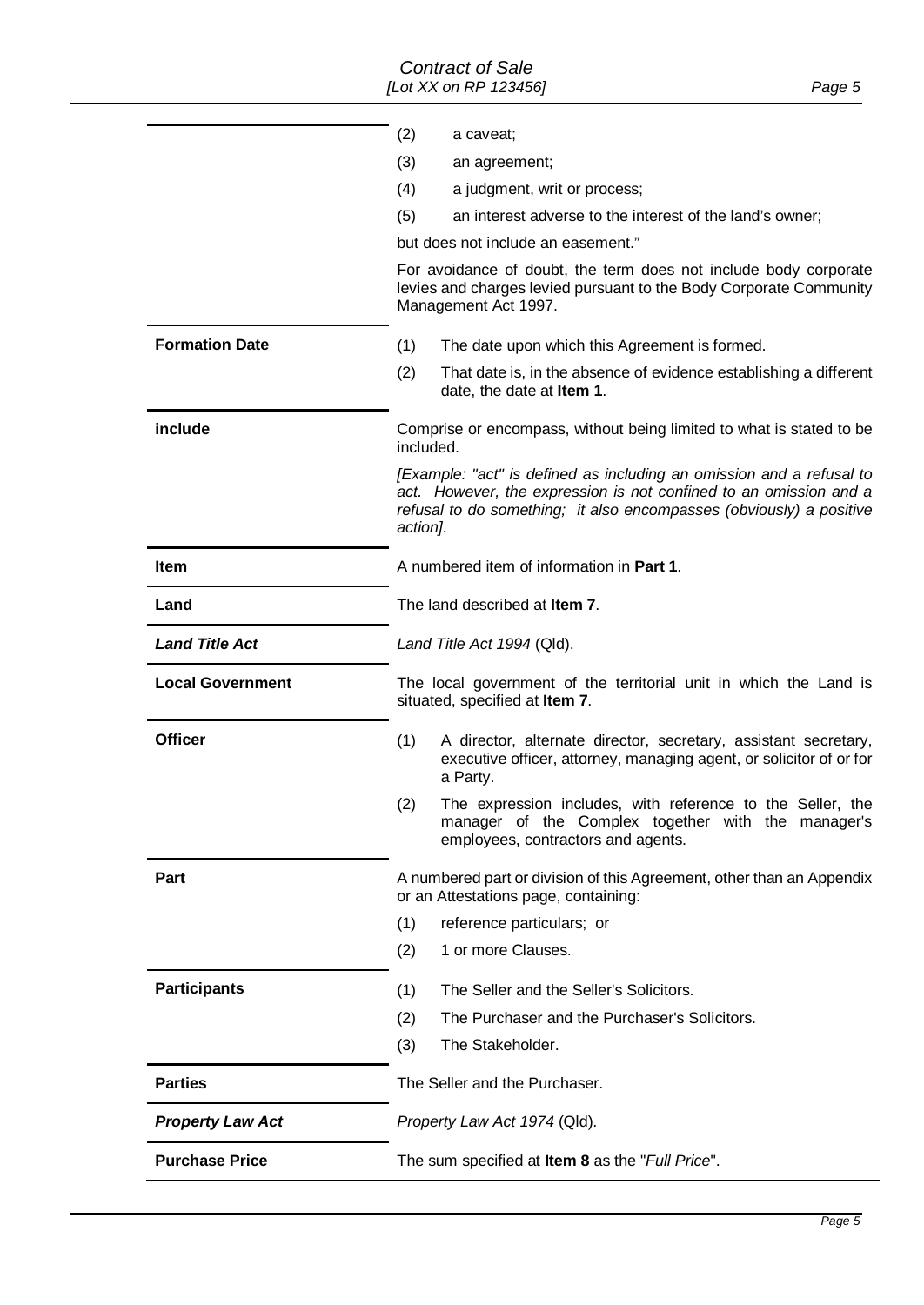| <b>Purchaser</b>              | The person specified at Item 4.                                                                            |
|-------------------------------|------------------------------------------------------------------------------------------------------------|
| <b>Purchaser's Solicitors</b> | The solicitors specified at <b>Item 5</b> , or solicitors appointed to replace<br>them.                    |
| <b>Sale</b>                   | Sale and purchase of the Land under this Agreement.                                                        |
| <b>Seller</b>                 | The person specified at Item 2                                                                             |
| <b>Seller's Solicitors</b>    | The solicitors specified at Item 3, or solicitors appointed to replace<br>them.                            |
| <b>Stakeholder</b>            | The person specified at Item 6.                                                                            |
| <b>Title Encumbrances</b>     | The easements, restrictive covenants and other encumbrances over<br>the Land, detailed at Item 7.          |
| <b>Transfer</b>               | An instrument:                                                                                             |
|                               | in the form prescribed under the Land Title Act, and<br>(1)                                                |
|                               | (2)<br>properly executed on behalf of the Seller,                                                          |
|                               | transferring from the Seller to the Purchaser title to the Land subject<br>only to the Title Encumbrances. |

#### **2.3 Grammatical Similarities**

Where a word or phrase is specifically defined, other parts of speech and grammatical forms of that word or phrase bear meanings corresponding to and consistent with that definition.

## **2.4 Parties**

Reference to a Participant includes:

- (1) in the case of a natural person, that person, his personal representatives and assigns; and
- (2) in the case of a corporation, the corporation, its successors and assigns.

#### **2.5 Concurrent Responsibility**

Where a Participant is composed of two or more persons, the Agreement binds jointly and severally:

- (1) those persons and each of them; and
- (2) their and each of their executors, administrators and assigns (transferees).

#### **2.6 Warranty of Authority**

 capacity, assures each other Party or signatory that he/she possesses unrestricted authority to execute Each person signing the Agreement as an Officer, attorney or trustee, or in any other representative the document in that capacity at the time of signing.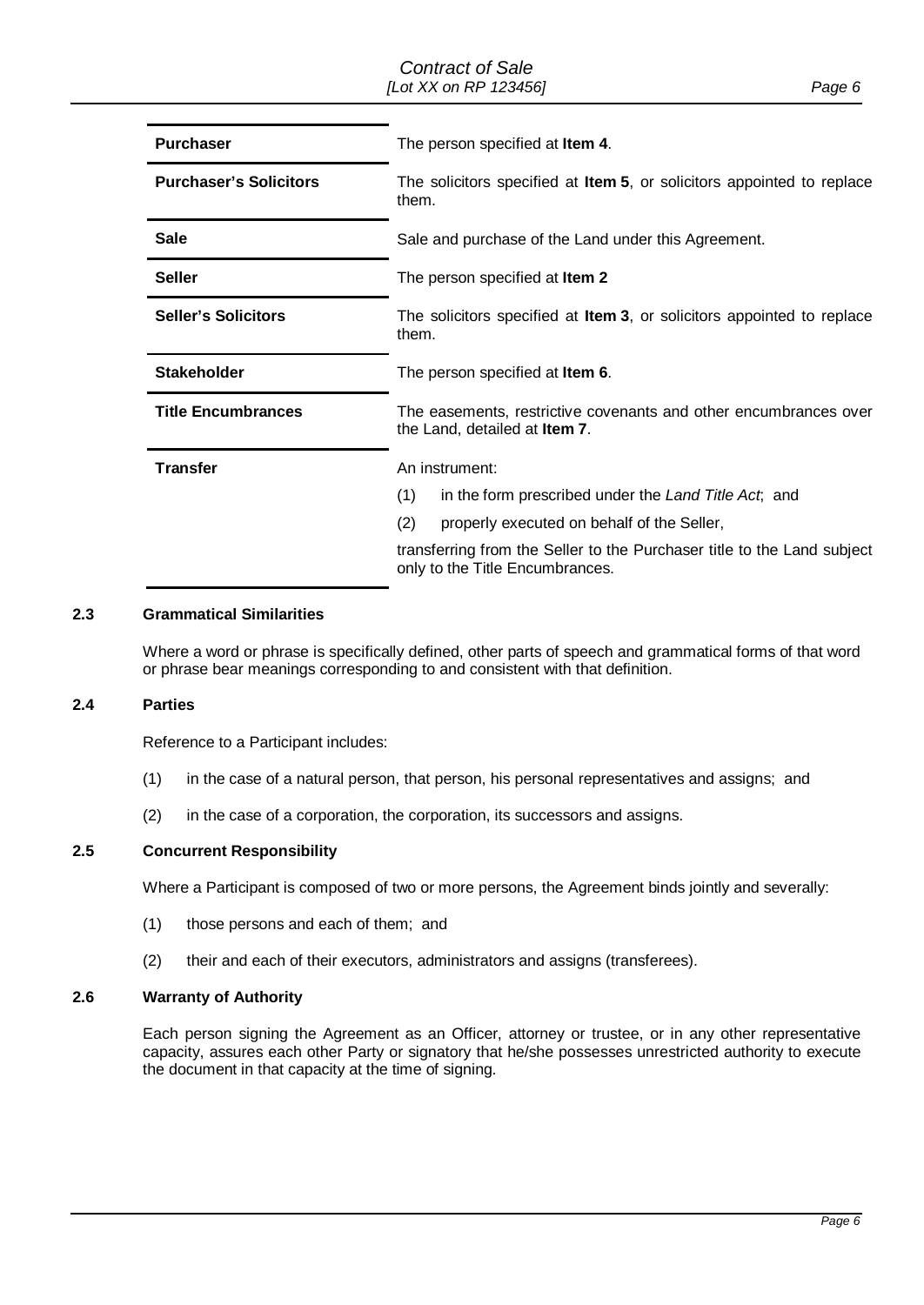#### **2.7 Imputed Acts**

 Reference (whether direct or indirect) to a person's act includes the act of another person, if the other person's act is deemed by law also to be the first-mentioned person's act because of the legal relationship between the two. $1$ 

## **2.8 Miscellaneous References**

Reference to:

- (1) the singular includes the plural, and vice versa;
- (2) a gender includes each other gender;
- (3) a person includes a corporation, a firm and a voluntary association;
- (4) an Act includes an Act that amends, consolidates or replaces an Act;
- (5) money is a reference to Australian dollars and cents;
- (6) a time of day is a reference to Australian eastern standard time; and
- print, type, lithograph, facsimile and photocopy. (7) writing is a reference to reproduction of words, figures, symbols and shapes in visible form, including

#### **2.9 Headings and Notes**

Subject headings, footnotes, endnotes, and the table of contents:

- (1) exist for convenience only; and
- (2) are to be disregarded when interpreting the Agreement.

#### **2.10 Nature of Agreement**

This document is a Deed.

#### **2.11 Merger**

Any provision of this Agreement:

- (1) to which effect is not given by Completion or by Registration of the Transfer; and
- (2) capable of taking effect after Completion or Registration of the Transfer,

will continue to be fully enforceable despite Completion or Registration.

#### **2.12 Severance**

If:

-

- (1) any provision of the Agreement is void, voidable, illegal or unenforceable; or
- (2) the Agreement would be void, voidable, illegal or unenforceable unless a particular provision were deleted from it,

<span id="page-6-0"></span> employer; that is, it is deemed by law also to be the act of the employer. *<sup>1</sup>*Example: The act of an employee, in the performance of that person's duties as employee, is imputed to his/her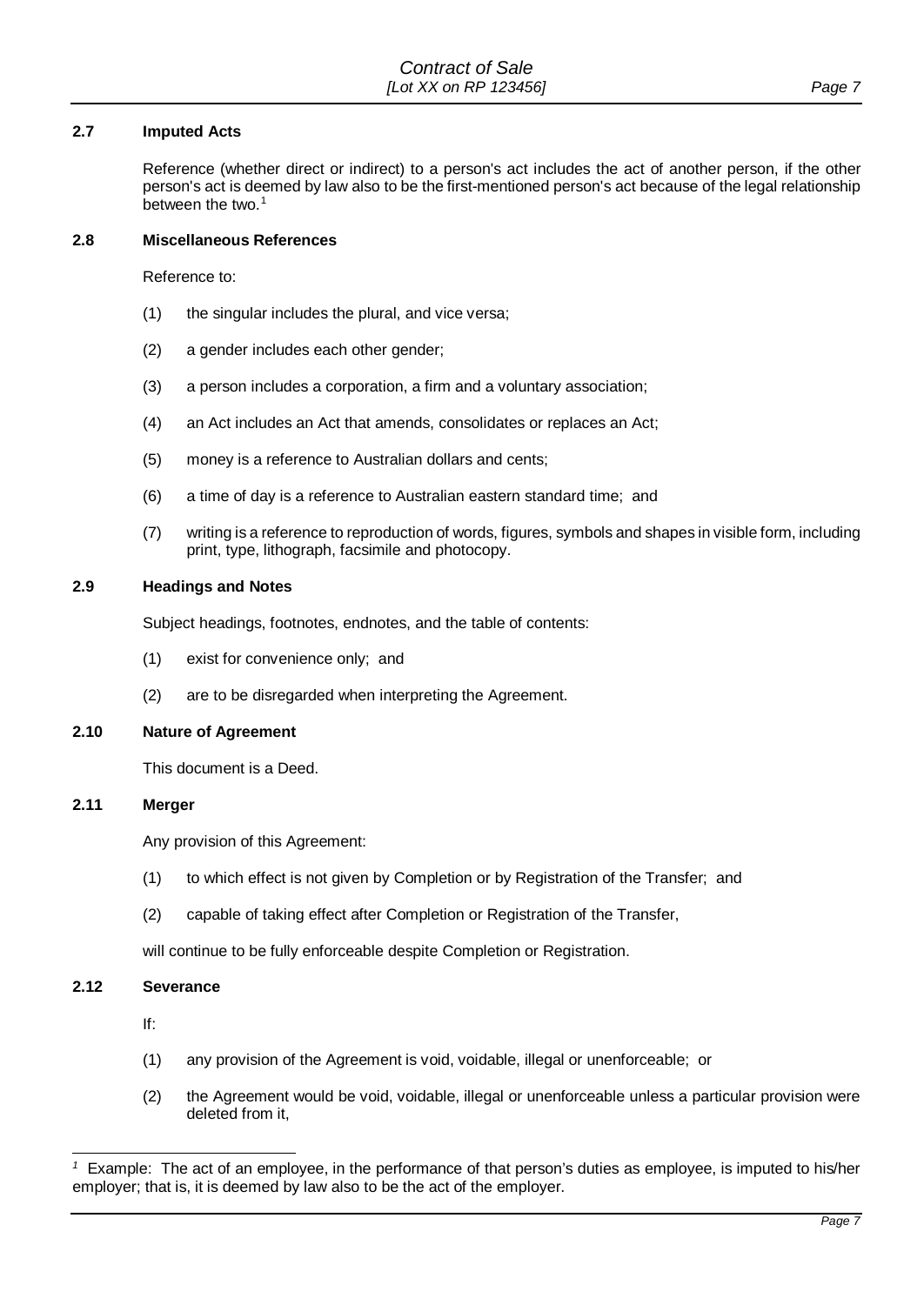the provision will be deemed deleted from the Agreement.

## **2.13 Governing Law**

The laws of Queensland govern the Agreement.

#### **2.14 Entirety of Agreement**

- (1) The Agreement details the entire bargain concluded between the Parties in relation to the Sale, irrespective of:
	- (a) any negotiations or discussions preceding execution of the Agreement; and
	- (b) the content of any brochure, report or other document produced by or on behalf of the Seller for potential purchasers of the Land.
- (2) The Purchaser acknowledges that it has not been induced to acquire the Land by any representation, verbal or other, made by or on behalf of the Seller but not detailed in the Agreement.

## **PART 3: SALE OF LAND**

## **3.1 Agreement to Sell and Purchase pursuant to the Local Government Regulation 2012**

 The Seller undertakes to sell the Land to the Purchaser, and the Purchaser to buy the Land from the Seller, pursuant to Chapter 4, Part 12, Division 3 of the Local Government Regulation 2012.

### **3.2 Land sold free of encumbrances**

 Pursuant to section 145(4) of the Local Government Regulation 2012, the Land is sold to the Purchaser free of all encumbrances, other than an encumbrance that confers rights on a State or government entity.

## **3.3 Land sold free of local government rates and charges**

The Land is sold free of all local government rates and charges accrued prior to the Completion date.

#### **3.4 Purchaser Acknowledgement**

 The Purchaser acknowledges that, in entering this Agreement, it has **not** been guaranteed, warranted or otherwise assured by or on behalf of the Seller:

- (a) That vacant possession of the Land will be provided at Completion;
- (b) As to the condition, state of repair or suitability for any use of the Land;
- (c) That the Land presently is being used in accordance with approvals (if any) granted by the Commonwealth, State or Local Governments, or by any semi-Government authority;
- (d) That the improvements (if any) on Land have been constructed in accordance with all applicable legislative requirements of the State or Local Governments.

#### **3.5 Risk**

The Land is at the risk of the Purchaser from noon on the Business Day following the Formation Date.

#### **3.6 Payment of overdue rates (discovered subsequent to Formation Date)**

 payment of the overdue rates burdening the Land was tendered prior to the Formation Date, then (1) If, at any time between the Formation Date and the Completion Date the Seller becomes aware that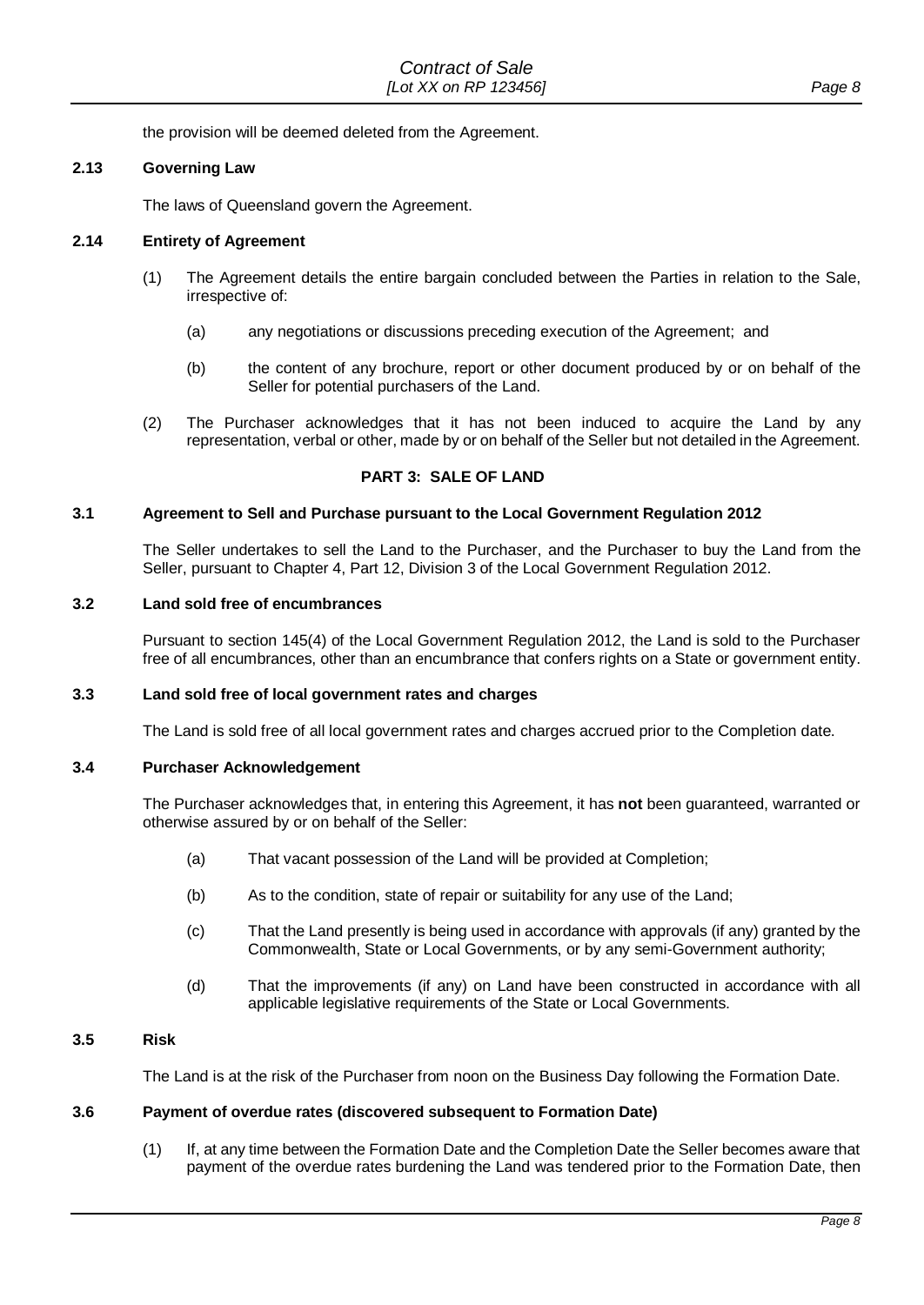the Seller may terminate this Agreement by written notice to the Purchaser in which event all monies paid by way of deposit are refundable to the Purchaser without deduction.

 (2) For avoidance of doubt, if the Seller terminates this Agreement pursuant to this clause, such termination is not an event of default.

#### **PART 4: PURCHASE PRICE**

#### **4.1 Method of Payment**

 The Purchaser must pay the Balance Purchase Price, and any other sum due to the Seller under this Agreement:

- (1) in legal tender; or
- (2) by cheque dated on or before the date of delivery, issued by a Licensed Bank conducting business within Queensland; or
- (3) electronic funds transfer.

## **4.2 Payment of Deposit**

- (1) The Purchaser must pay the Deposit immediately upon execution of this Agreement.
- (2) The Deposit is to be:
	- (a) paid to the Stakeholder's trust account; and
	- (b) held by the Stakeholder as a stakeholder, not as an agent of either Party.
- (3) If it fails to pay the Deposit as required by this clause, the Purchaser commits a fundamental breach of this Agreement and the Seller may affirm or terminate the Agreement

#### **4.3 Balance Purchase Price**

The Purchaser must pay to the Seller on the Completion Date the Balance Purchase Price.

#### **4.4 Stakeholder Obligation (General)**

Without limiting the effect of any specific obligation imposed upon the Stakeholder in this Agreement, the Stakeholder must:

- (1) retain the Deposit until:
	- (a) Completion; or
	- (b) termination of the Agreement;
- (2) upon Completion or termination, pay the Deposit to the Party entitled to it.

#### **4.5 Interest on Late Payments**

- Purchaser must pay interest on the overdue money from the due date for payment to the date of (1) If the Deposit or any other money payable under this Agreement is not paid when due, the payment (both inclusive).
- (2) A judgment for money payable under this Agreement also will bear interest from the date of judgment to the date of payment (both inclusive).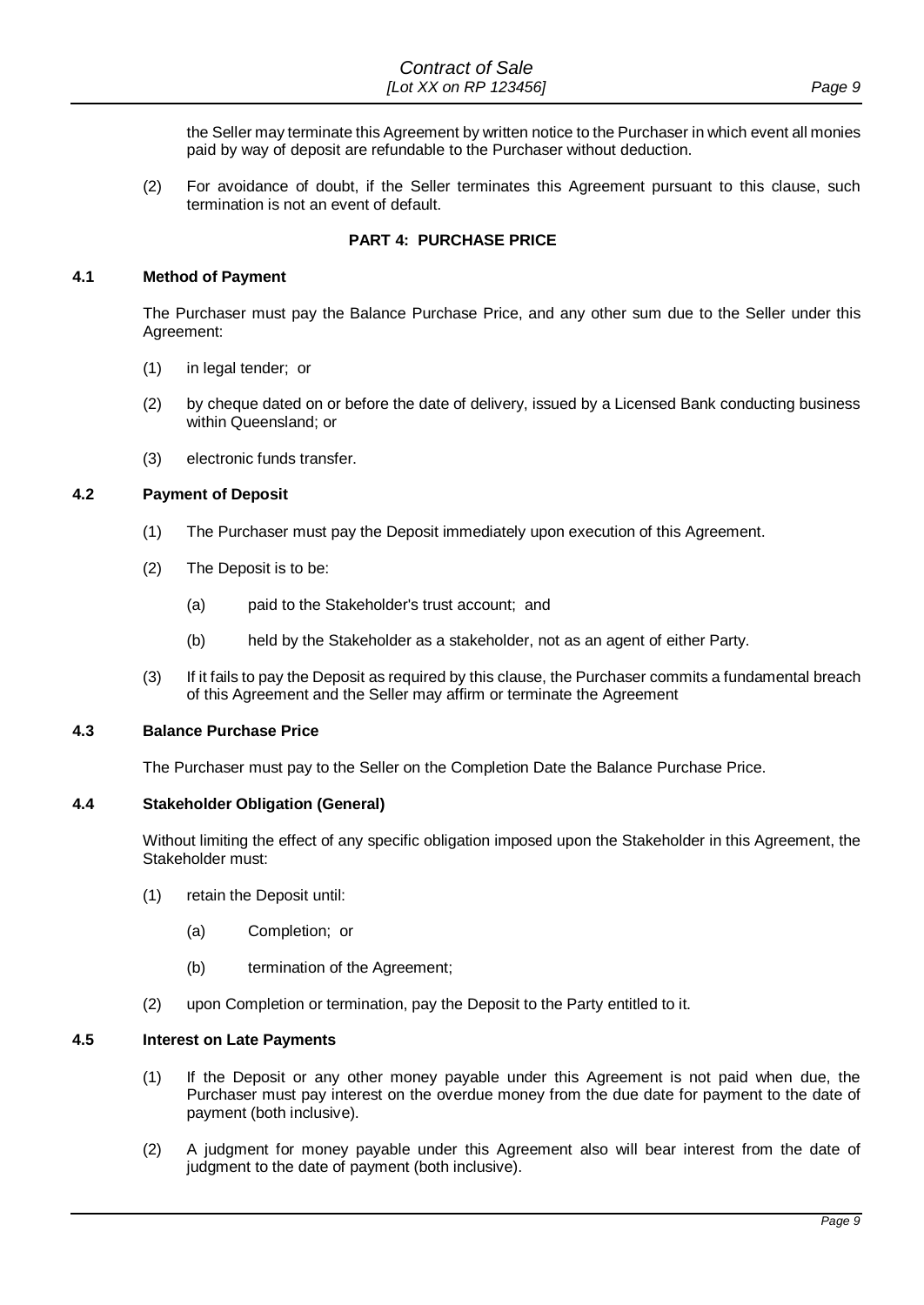- $(3)$ Interest:
	- (a) is to be calculated on daily balances at the Default Rate: and
	- (b) paid upon Completion.

## **PART 5: COMPLETION**

## <span id="page-9-0"></span>**5.1 Time and Place for Completion**

- (1) Completion is to be effected:
	- (a) on the Completion Date;
	- (b) at the Completion Venue;
	- (c) at the time agreed by the parties (agreement to be reached not later than 5.00pm on the day before the Completion Date);
	- (d) between the hours of 11.00am and 5.00pm.
- Sunday or public holiday in Brisbane, Completion is to be effected on the Business Day next (2) Irrespective of any other provision in this Agreement, if the Completion Date falls on a Saturday, following the Completion Date.

## **5.2 Facilitating Completion (Seller's Obligation)**

 Subject to the Purchaser discharging its obligations under the Agreement, the Seller must do whatever the Purchaser reasonably requires of it to ensure that:

- (1) the Sale is completed; and
- (2) the Purchaser obtains valid title to the Land.

## **5.3 Preparation and Delivery of Transfer Documents**

The Seller must:

- (1) prepare the Transfer and related documents at its own expense; and
- (2) deliver them to the Purchaser at Completion.

#### **5.4 Registration of Transfer**

After Completion, the Purchaser must:

- (1) ensure that the Transfer is lodged promptly for Registration;
- (2) pursue Registration of the Transfer diligently, to ensure in turn that the change in ownership of the Land can be:
	- (a) notified by the Registration Authority to the Local Government; and
	- (b) recorded upon the Local Government's land record, at the earliest possible time (allowing for normal administrative uncertainties and protraction).

## **5.5 Further Assurances**

Each Party must do everything lawfully or reasonably required of it by the other Party to: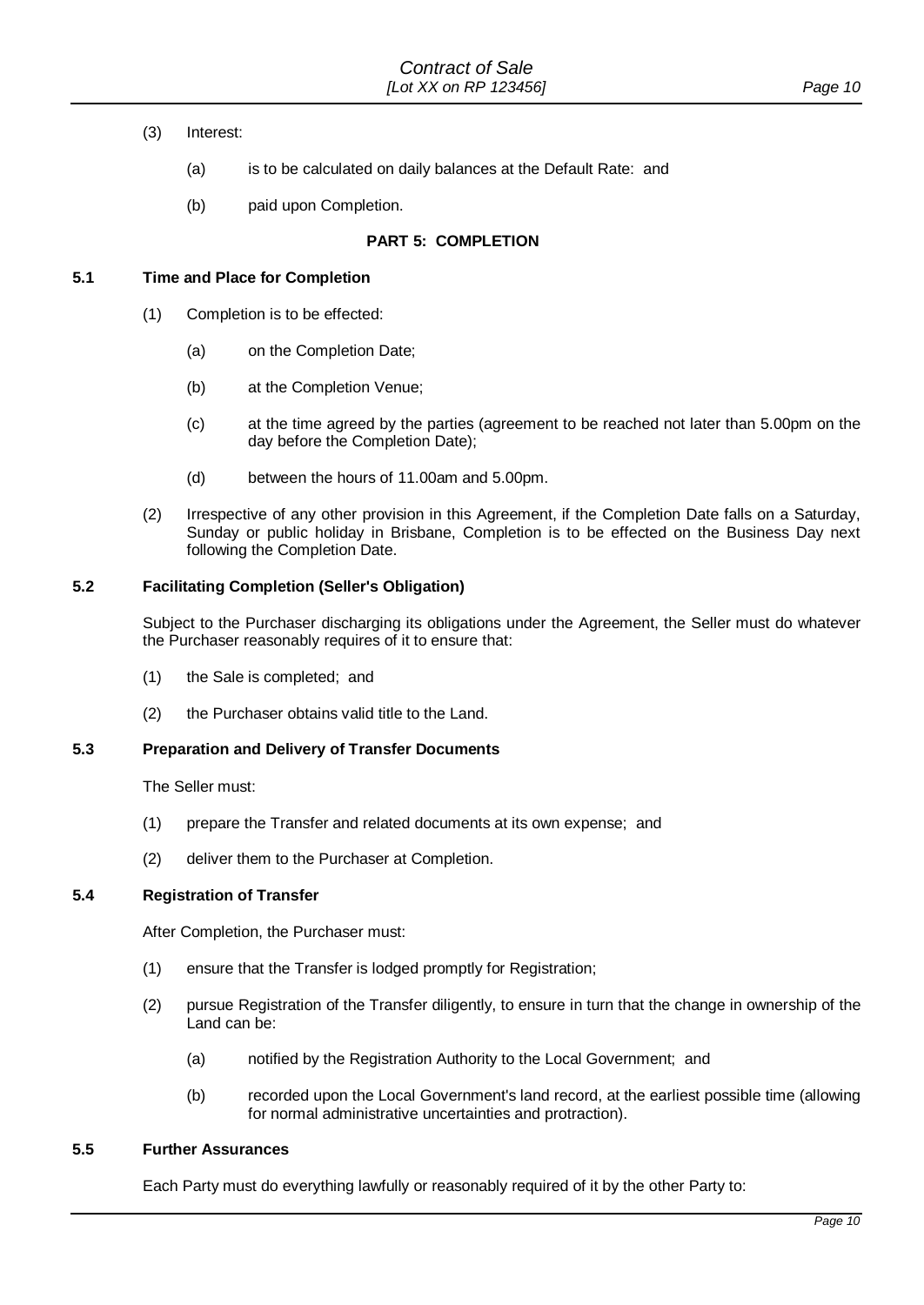- (1) give effect to the provisions, and achieve the intent, of this Agreement; and
- (2) preserve and promote the entitlements of the other Party under the Agreement,

before and after Completion.

## **PART 6: ERRORS AND MISDESCRIPTIONS**

#### **6.1 Errors and Misdescriptions**

- (1) The Seller believes the Land to be, and the Purchaser accepts the Land as, correctly described in this Agreement.
- (2) No error, omission or misdescription in:
	- (a) **[Item 7](#page-1-4)**;
	- (b) the boundaries or area of the Land,

will invalidate this Agreement or entitle the Purchaser to claim compensation.

#### **6.2 Survey and Inspection**

- (1) The Seller gives no assurance that the surveyed area of the Land is correct.
- (2) The Seller also gives no assurance that there is no encroachment:
	- (a) by the Land onto adjoining land; or
	- (b) by any structure on adjoining land onto the Land,

and the Purchaser may not:

- (c) make any objection or claim; or
- (d) delay completion,

 because of any inaccuracy or misdescription (whether material or not) in the details the Land contained in this Agreement.

(3) The Sale is subject to any encroachment from or upon the Land.

#### **PART 7: DEFAULT**

## **7.1 Events of Default**

A Party will be in default under the Agreement if:

- (1) it fails to discharge an obligation the Agreement imposes upon it; or
- (2) it commits or suffers the occurrence of an Act of Insolvency.

## **7.2 Termination for Insolvency**

- (1) If the Purchaser commits an Act of Insolvency before Completion, the Seller may terminate this Agreement by written notice to the Purchaser.
- (2) The Seller's entitlement to terminate under this clause extends to an Act of Insolvency committed by the Purchaser before the formation of this Agreement.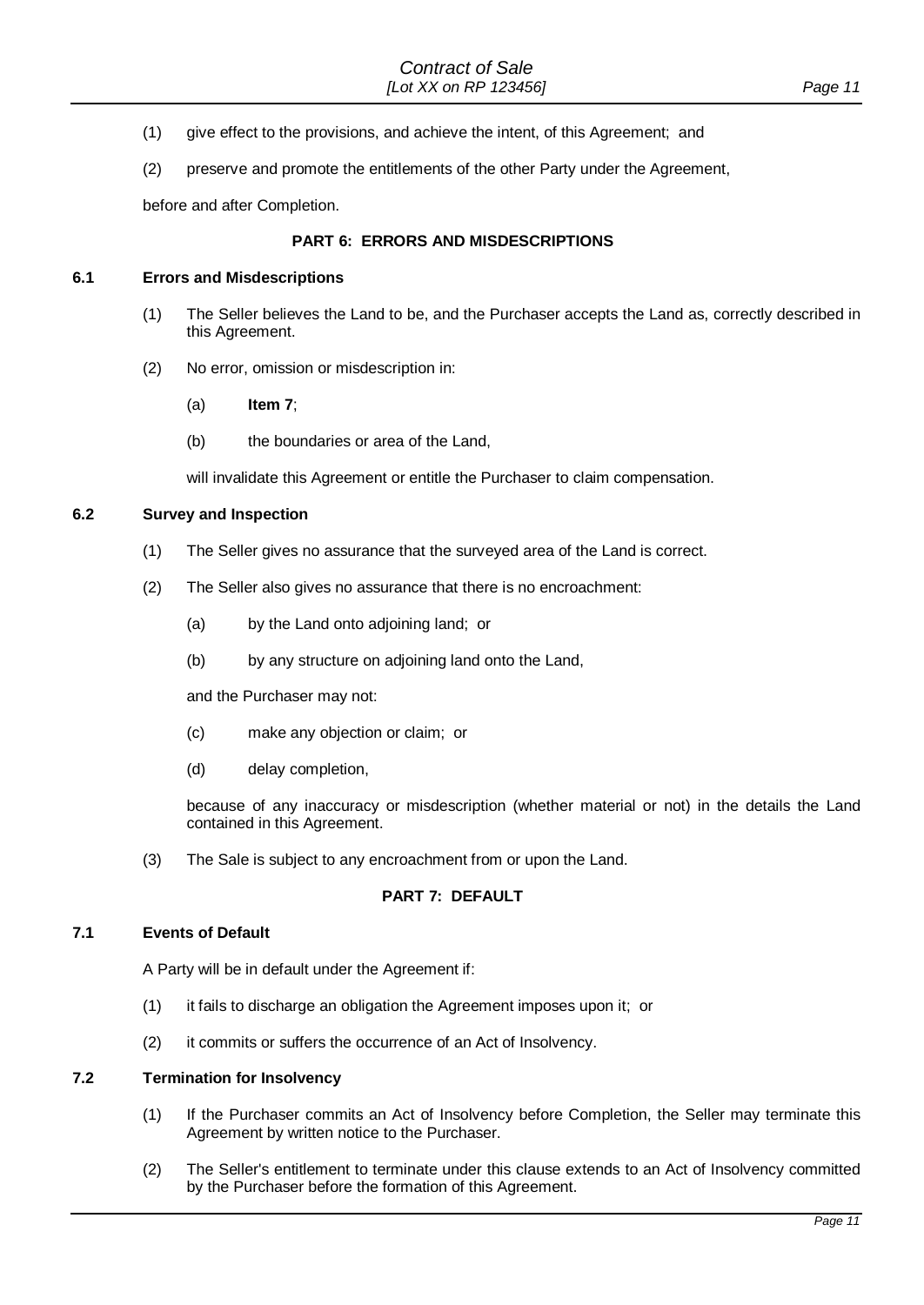## **7.3 Seller's Remedies**

- (1) If the Purchaser defaults under the Agreement, in addition to any other entitlement it may possess at law or in equity with respect to the default the Seller may affirm or terminate the Agreement.
- (2) If it affirms the Agreement, the Seller may:
	- (a) sue the Purchaser for specific performance;
	- (b) sue the Purchaser for damages for breach; or
	- (c) sue the Purchaser for specific performance and damages for breach,

and may recover from the Purchaser as a liquidated debt so much of the Deposit as the Purchaser has failed to pay.

- (3) If it terminates the Agreement under this Part, the Seller may:
	- (a) declare forfeited any Deposit paid;
	- (b) sue the Purchaser for damages for breach; and
	- (c) declare forfeited any Deposit paid and sue the Purchaser for damages for breach.

## **PART 8: MISCELLANEOUS**

#### **8.1 Time**

 Unless expressly provided otherwise in this Agreement, time is of the essence of the Agreement in every respect.

## **8.2 Waiver**

Neither:

- (1) a failure, delay or indulgence, committed, caused or granted in exercising a power or entitlement in relation to this Agreement; nor
- (2) a single or partial exercise, or a single or partial failure to exercise, such a power or entitlement,

will operate to waive the power or entitlement, or to preclude its exercise or further exercise.

## **8.3 Service of Notices**

A notice under this Agreement:

- (1) must be given in writing; and
- (2) may be delivered personally, posted, or transmitted by facsimile, to the intended recipient's Address for Notices.

## **8.4 Receipt of Notices**

- (1) A notice delivered personally will be deemed received at the moment of personal delivery.
- (2) A notice sent by registered post will be deemed received 2 Business Days after it is posted.
- (3) A notice sent by facsimile transmission will be deemed received at the time specified in a Confirmation Report, if the report discloses that the transmission was received before 5.00pm.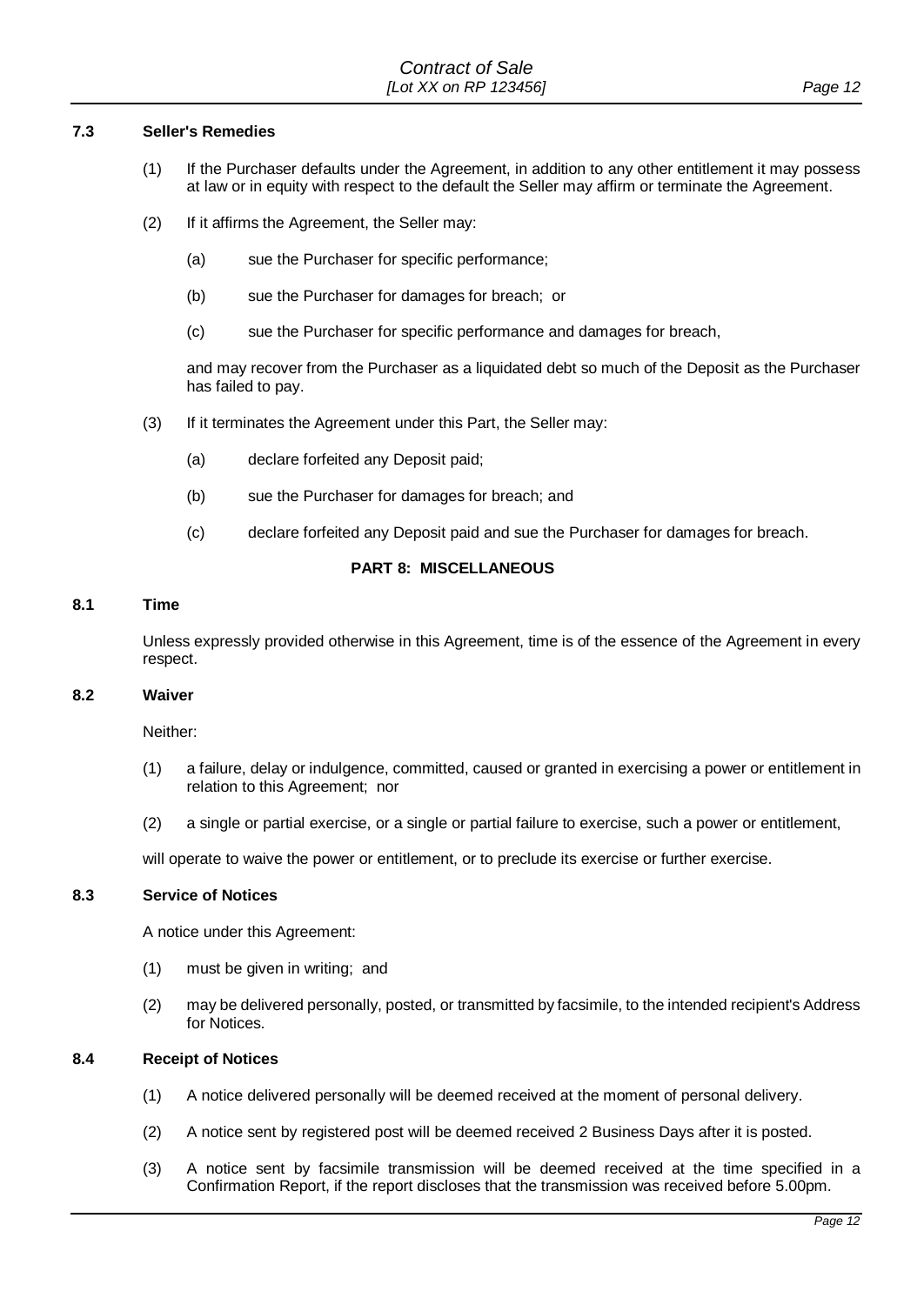(4) If the Confirmation Report discloses that the transmission was received after 5.00pm, the notice will be deemed received at 8.30am on the day following the date of receipt disclosed in the report.

#### **8.5 Legal Costs**

- (1) Each party must bear its own legal expenses in relation to the negotiation, preparation, stamping and execution of this Agreement.
- (2) The Purchaser, however, must bear, and indemnify Seller against, all stamp duty assessed upon the Agreement and the Transfer, including any penalty duty the assessment of which is precipitated by an act of the Purchaser.
- (3) The Purchaser also must pay the cost of Registering the Transfer.

*[Attestations follow]*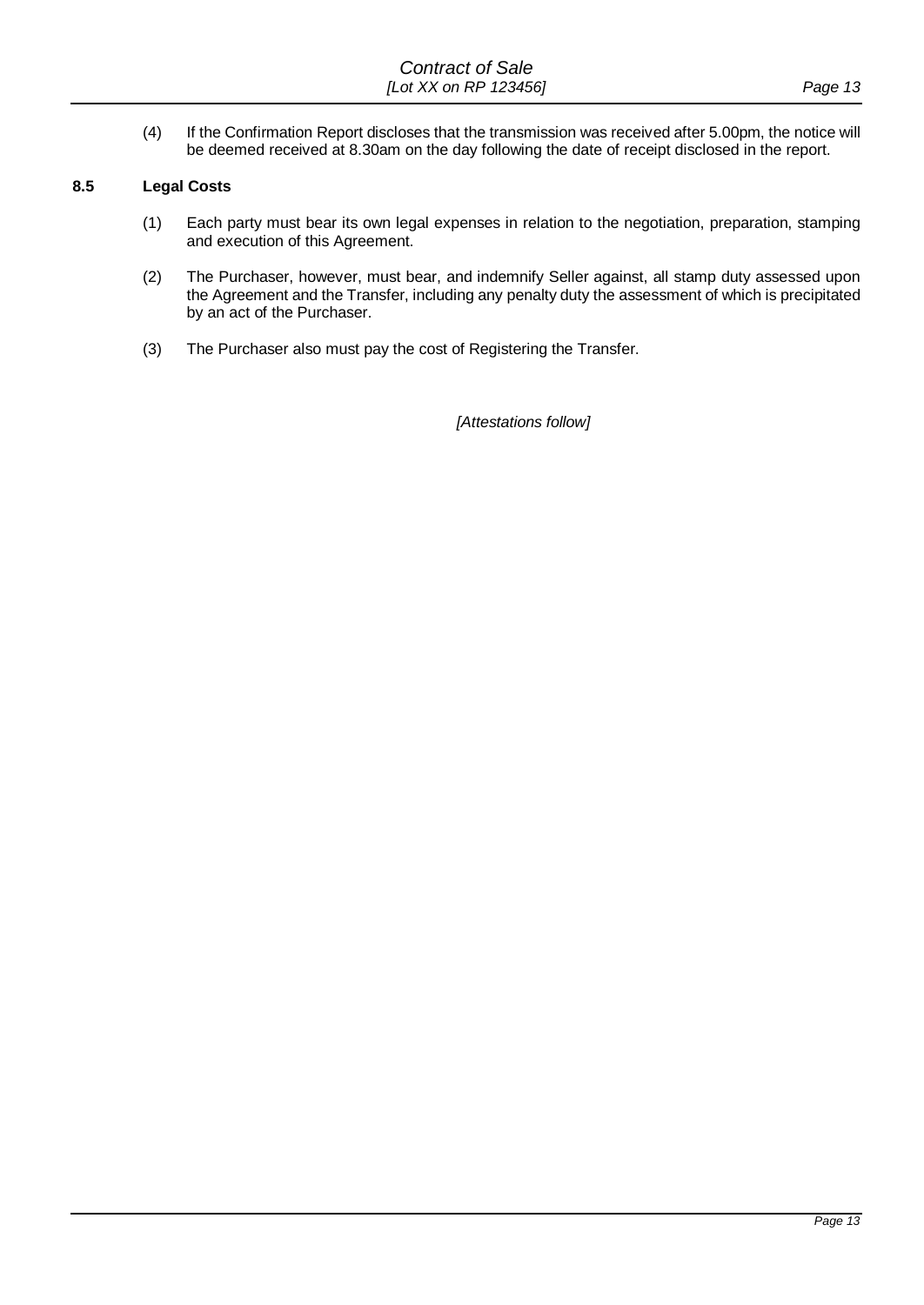## **ATTESTATIONS**

## Seller

 *Government Act 2009 (Qld)* section 236, by the head/a delegate/ an authorized officer, who certifies he/she is the EXECUTED and DELIVERED on behalf of LOGAN CITY COUNCIL ABN 21 627 796 435 pursuant to *Local*  proper officer to execute the Agreement:

Head / Delegate / Authorized Officer

-------------------------

Purchaser

---------------------------

EXECUTED and DELIVERED by Full name [*Print*]<br>'urchaser<br>EXECUTED and DELIVERED by

Signatory Witness

in the presence of a witness:

--------------------------

Full name [*Print*]